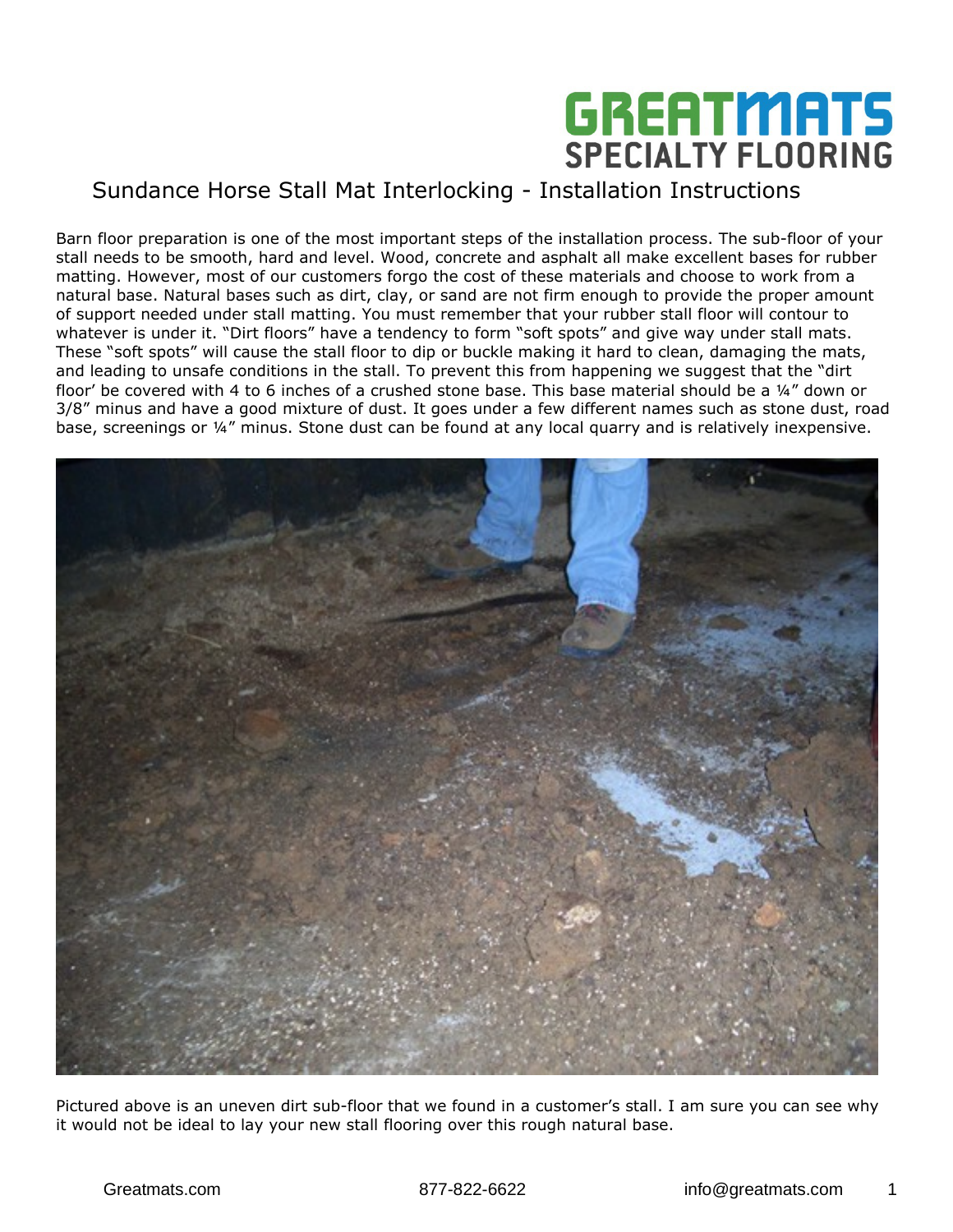

Here is an example of the type of damage that a horse can do to an improperly installed stable floor. This matting was laid over the uneven dirt base previously pictured.

In many cases it will be necessary to re-level the dirt floor before adding the stone dust to the stalls. This is done with a shovel, pick axe, garden rake, and a little bit of elbow grease.

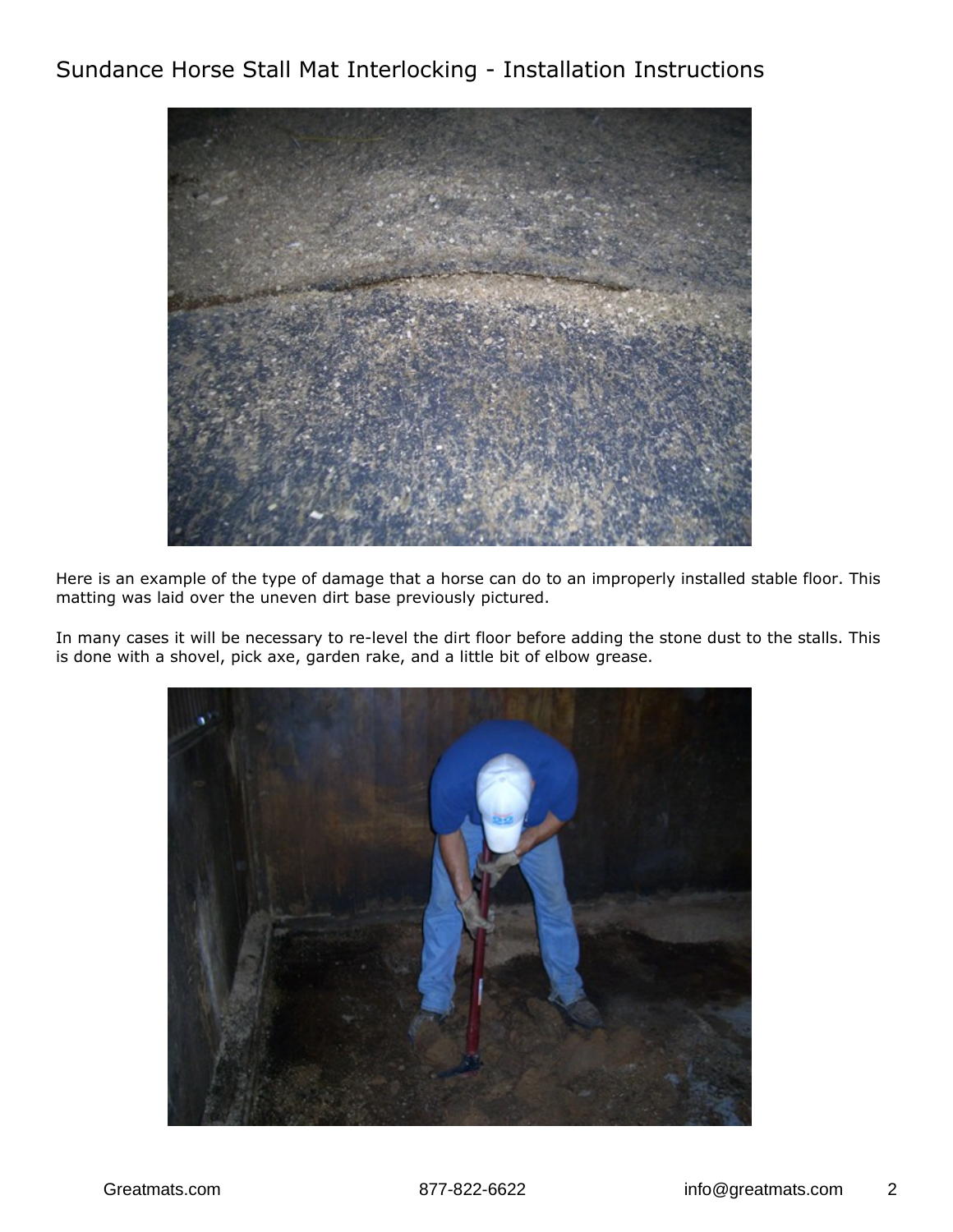Once the dirt floor has been leveled, it is time to bring in the stone dust. The stone dust should be spread evenly across the stall floor about 4 to 6 inches deep.



The stone dust can be brought into the stall using a front-end loader or a wheelbarrow.

After you have brought in your stone dust, you will want to spread it and level it using an old 2'x 4' and a garden rake. Start at one end of the stall and drag the stone dust back towards the other wall

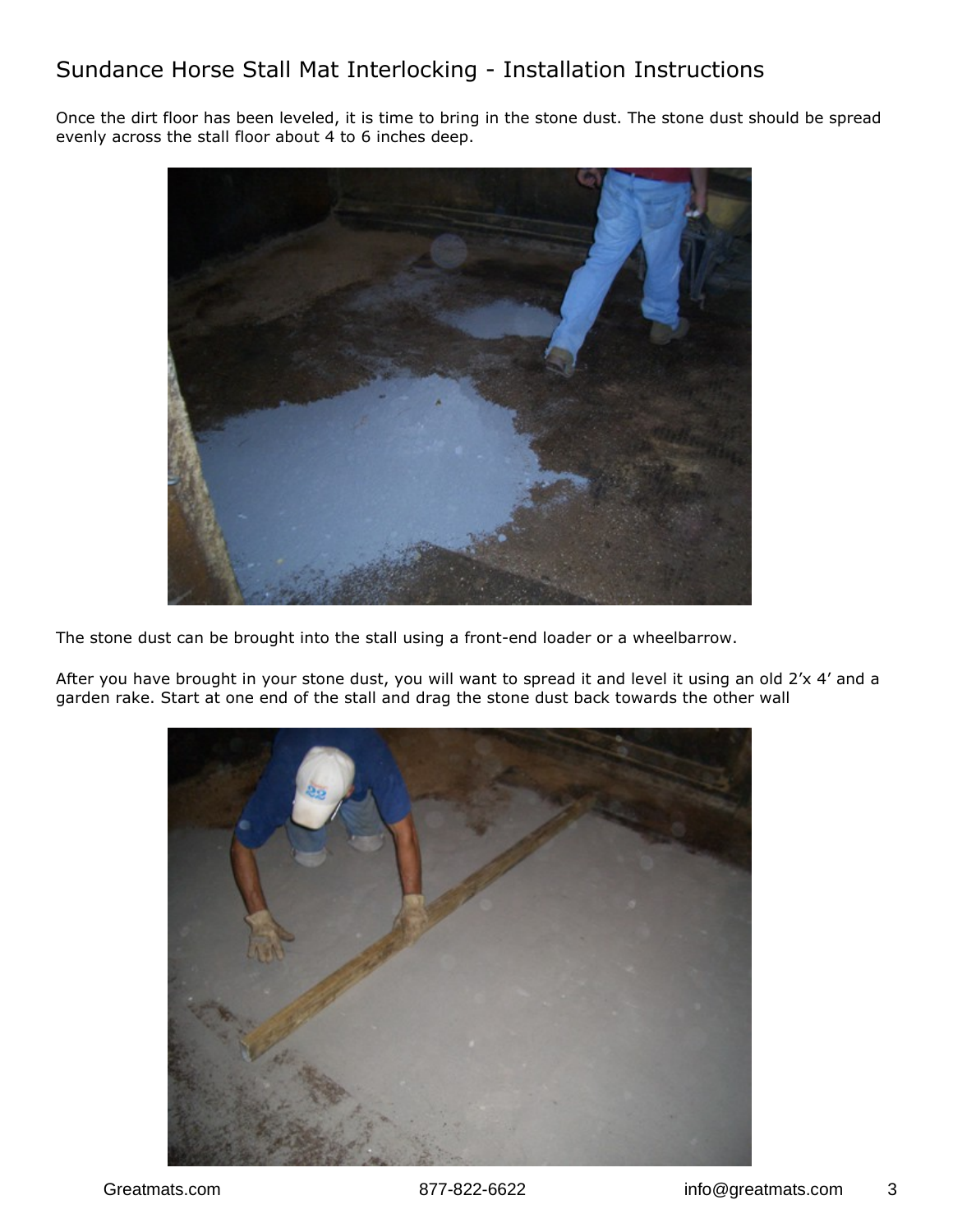Using an old 2'x 4' to help spread the stone dust will also show you if there are any low spots in the floor where you might need to add more of the crushed stone base.



Check your sub-floor to make sure you are spreading the stone dust evenly and level.

Now that the sub-floor has been covered with the stone dust it is time to tamp it down. (If the crushed stone base is extremely dry it may be necessary to wet it down first.) We suggest using a vibratorcompactor for this step. They can be rented at any local rental supply store and will save you a lot of time and labor. This machine will also make sure that the floor is evenly compacted across the entire area. A hand tamper is a great tool to have for use in the corners and other tight spots.



A finished sub-floor should be hard, smooth, and level. You should be able to walk across it without leaving a footprint.

Now that the sub-floor of your stall has been prepped, it is time to begin custom fitting the rubber matting to your stall floor. Properly fitting your new stall mat is just as important as picking the right stable flooring for your particular project. Horse stall matting is an investment in your barn, and a correctly installed floor will last 15 to 20 years.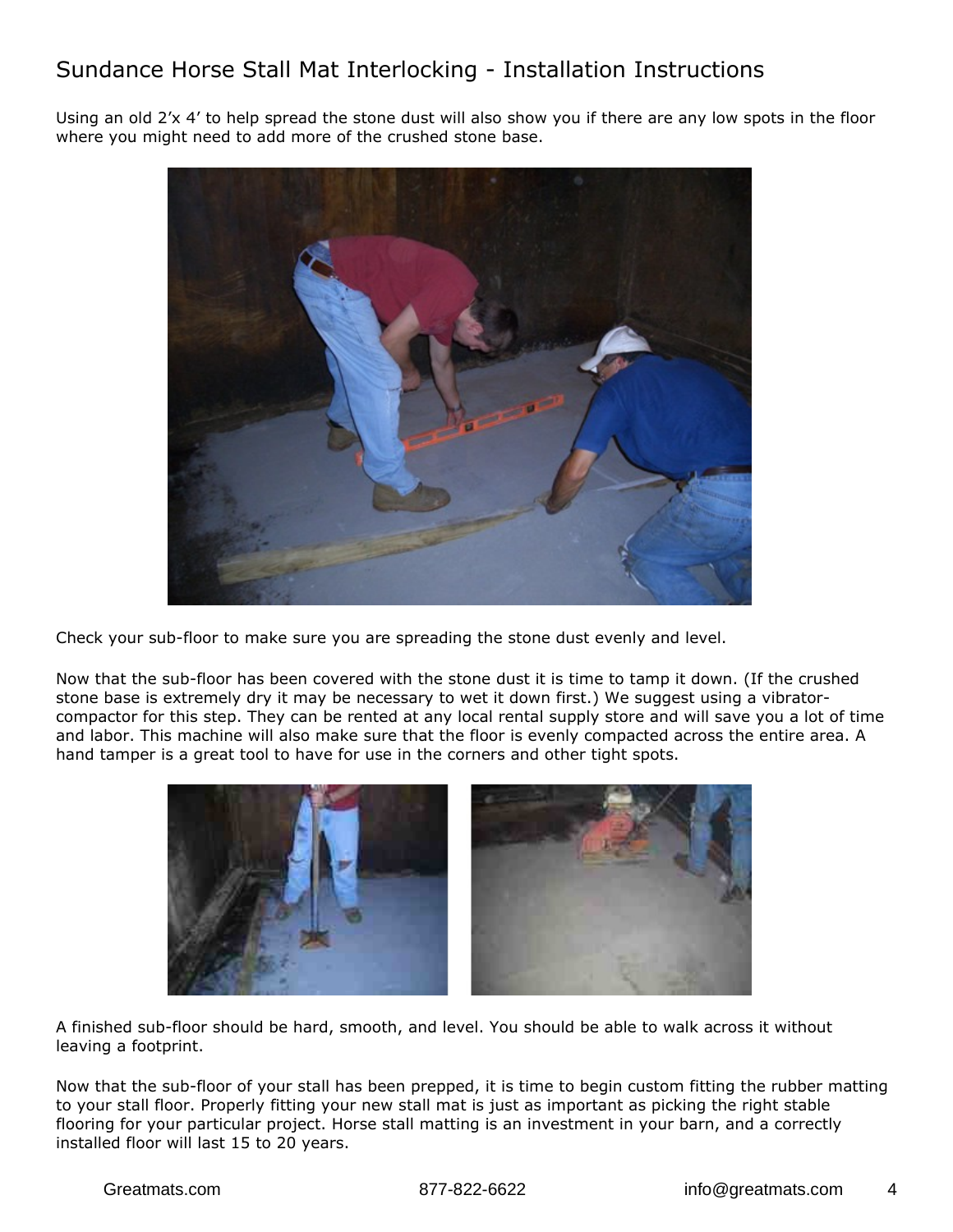#### **Custom Fitting your New Stall Flooring**

The first step in custom fitting your new stall flooring is to assemble the proper tools. You will need a 4′ carpenter's "T" square, hammer, tape measure, BIC White-out pen, chalk line, utility knife, heavy duty razor blades, kneepads and a pair of gloves.



These items can be purchased at any local home improvement store. Take special note of the BIC White-Out pen. The BIC White-Out pen is best for marking on the black rubber mats. Most importantly, it washes right off leaving no mess behind.



Notice how these installers have folded the mat in half and are grabbing it by the corners. They then put their knees into the mat to bow it away from themselves. Finally, they lift the mat from the ground. This "bowing" technique will not only make it easier to move the mat through the stall door, but greatly reduces the amount of weight put on the individuals carrying the mats.

#### **MEASURE TWICE - CUT ONCE!**

**The first step of course is to measure your stalls**. Never guess at your stall size or take the contractor's word for it, and by all means, never assume that all of your stalls are the same size. It is very common for stalls to be out of square or vary from one side of the barn to another. Also, make sure you are measuring from the widest or longest points in the stall. You will want to allow for enough rubber to extend out into doorways and thresholds. It may be helpful to jot these measurements down on a piece of paper so you can reference them later.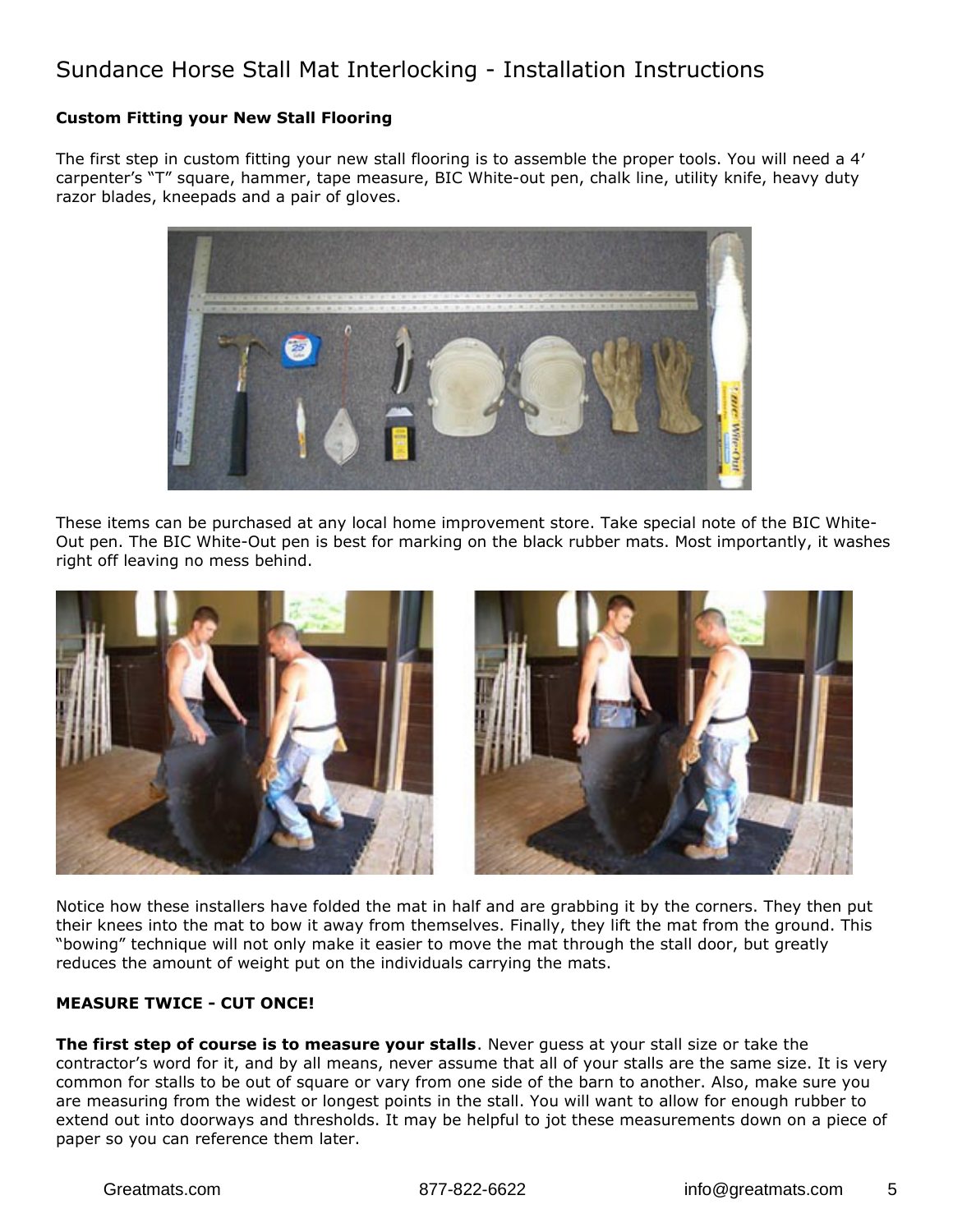

Measuring first will prevent you from making costly mistakes later. A properly installed stable floor should run wall to wall and fit as tight as possible. The key is to build large and cut to fit.

**Step two** is moving the first mat into place. It is always best to start along the back wall and work your way across and forward. This will insure that you are getting a tight fit in the doorways and other areas of high traffic.



Now you can move the second mat in and interlock it to the edge of the first mat. Align the interlocking tabs and then take your hammer and tap them into place. If you are laying your matting over a stone dust floor you will want to take care not to beat on the tabs too hard. This will cause dents in the stone dust below and make it difficult to lock the mats together. Gently tapping the tabs will do.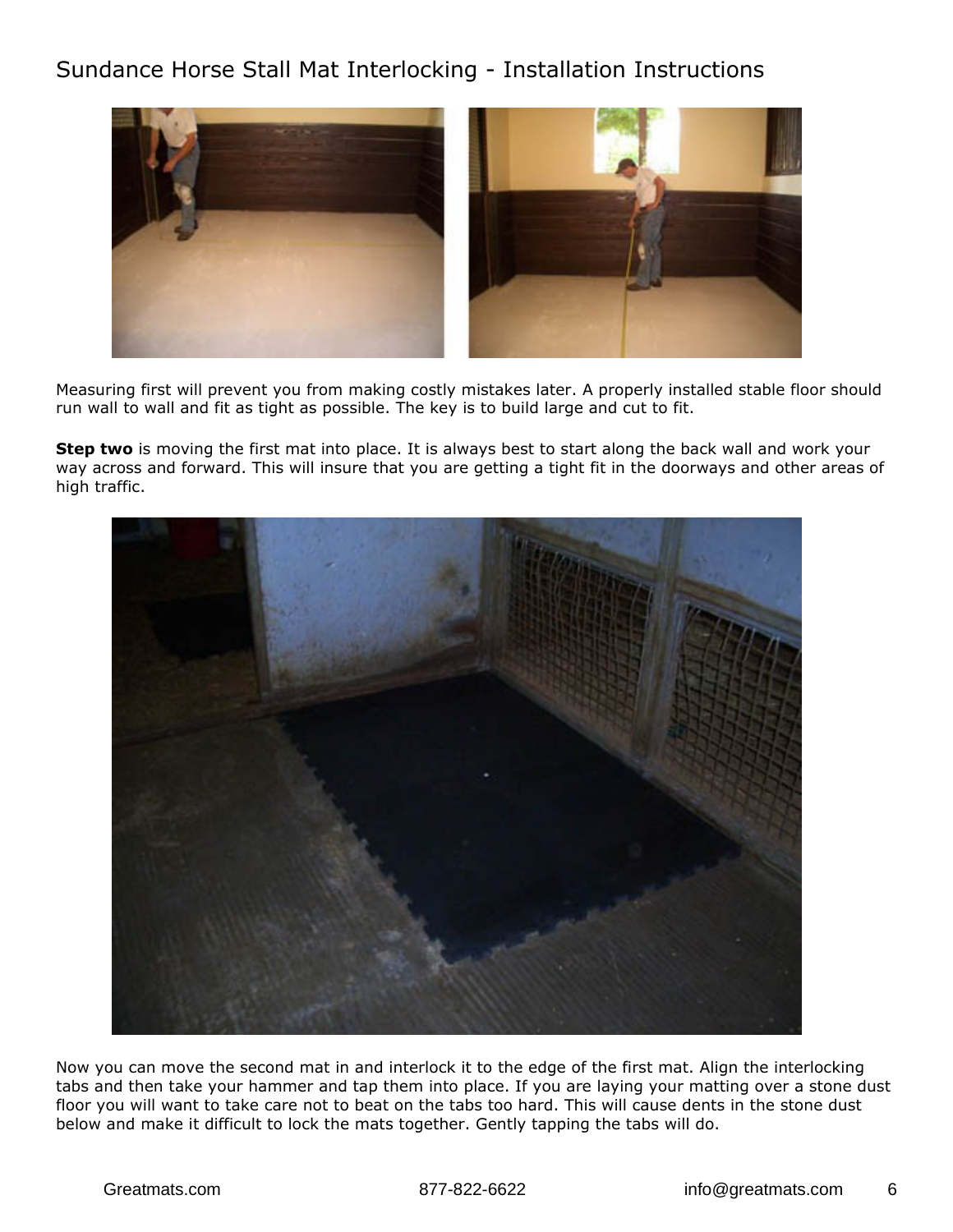

You will now want to measure from the female end of an interlocking tab on the mat over to the furthest point on the wall. Take a measurement from both the top and the bottom edges of the mat. (This will tell you if your wall is out of square.) Take notice of any objects or protrusions that will need to be cut around. (posts, etc.)



**Step four** is to mark your mat for cutting. Measure your mat from the male end of an interlocking tab. The more detailed you can mark your mat; the less opportunity there is to make a mistake. Use the BIC White-Out pen to "sketch" your cuts out on the stall mat. It is also a good idea to take a moment and recheck your measurements before you begin cutting. Remember: MEASURE TWICE - CUT ONCE!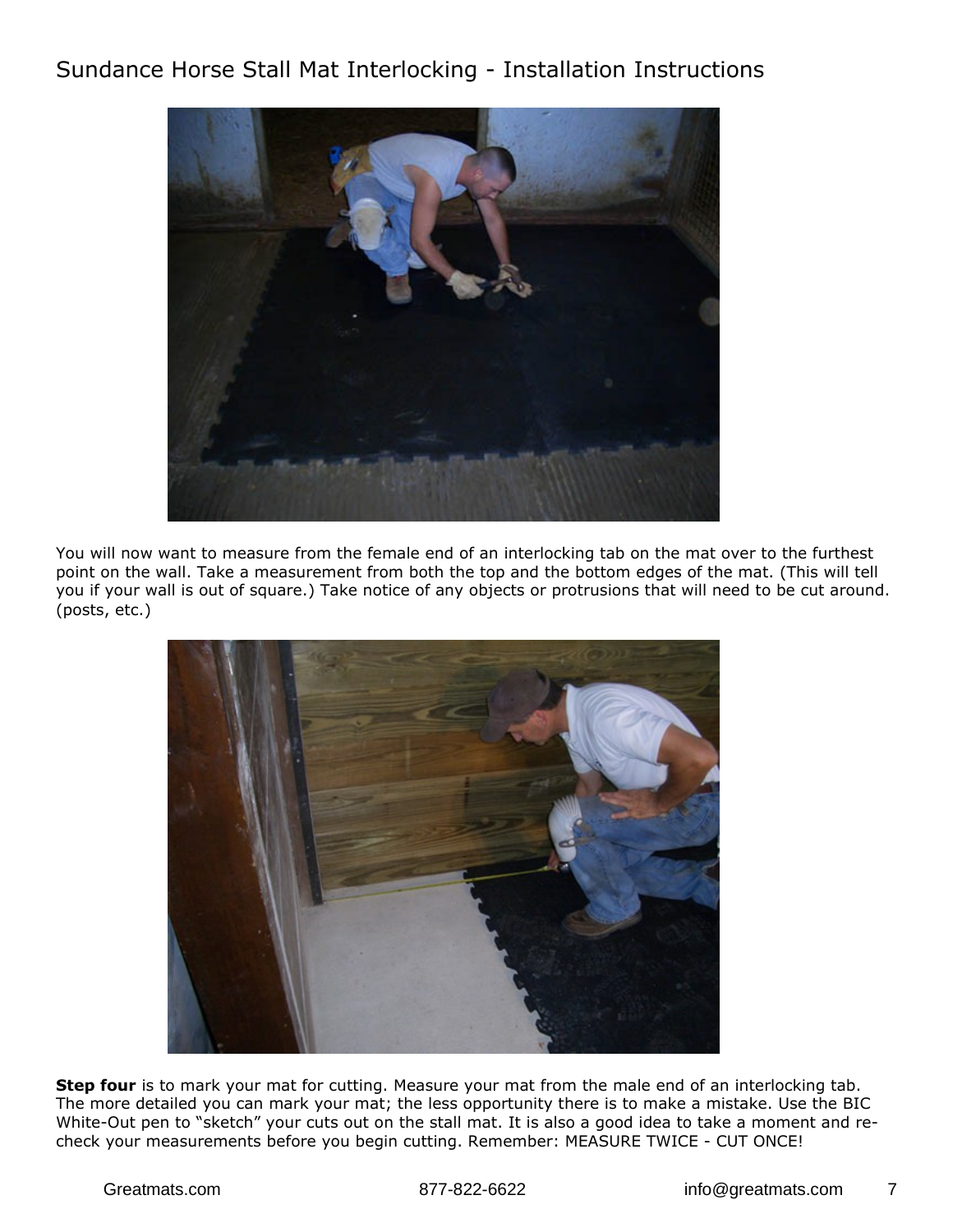

After you have your mat "sketched" out, it is time to begin cutting. Place your "T" square along the line to be cut. Put the blade of your utility knife alone the edge of the "T" square and using it as a guide, begin scoring the line to be cut with your knife. Score this line 3 to 5 times until you have cut over half way through the rubber.



Note the position of the installer's hands and feet. You can either use your foot or knee to hold the end of the "T' square in place. Your free hand should always be towards the top of the "T" square and out of the way of the knife's blade.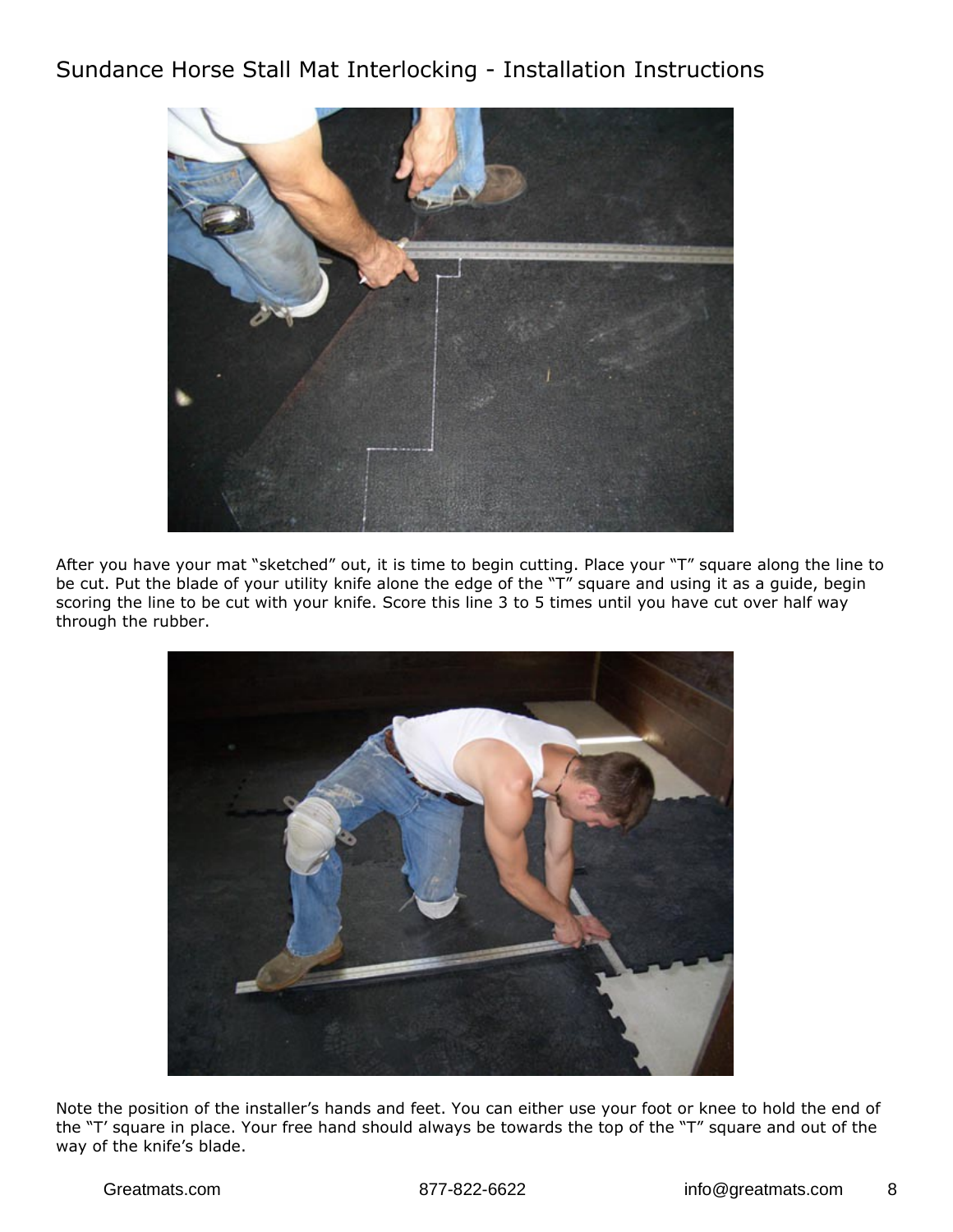# Horse Stall Mat Interlocking Punter Top - Installation Instructions

Step five is to make the final cut. Fold over the piece of the mat that is being cut off and open up the seam that you created by scoring the mat. Start at the end of the mat, place the blade of your utility knife inside of the seam and continue to cut the line form one end to the other.



#### **Your third mat can now be locked into place.**

Before laying your fourth and fifth mats, be sure to take measurements from the female end of an interlocking tab to the furthest point on the wall. Take these measurements from both corners of the mat just as you did previously. If the mats need to be trimmed, you should "sketch" out your measurements on the rubber and cut them as stated above. Once this has been done, you can interlock your mats respectively.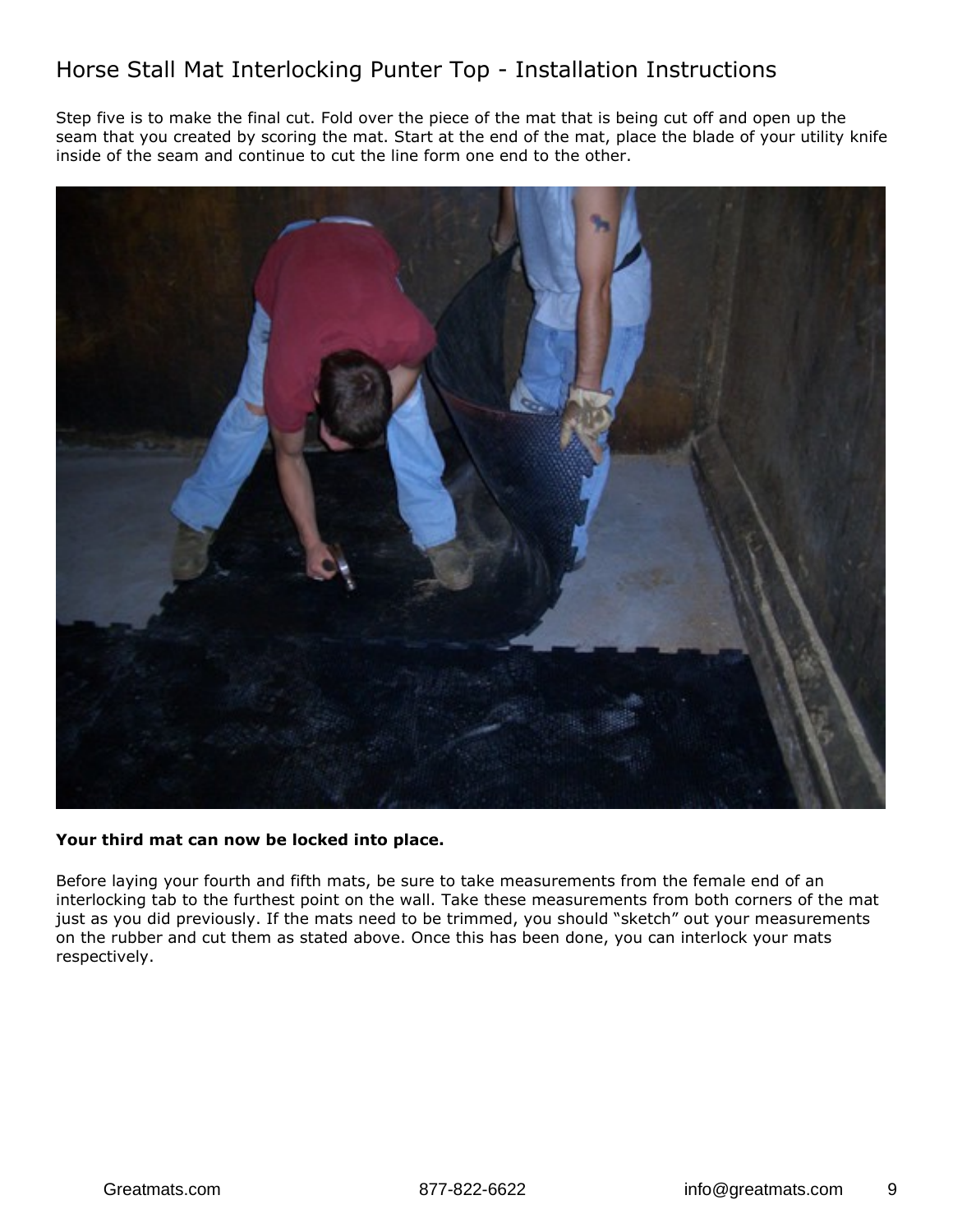

By creating this "L" shape you have given yourself points from which you can measure in both directions. This is an important step in fitting your last mat tightly into the doorway of the stall.

**It is now time to address the last and most important mat, the doorway mat**. When taking measurements for this stall mat you will want to allow for enough rubber to extend out into the doorway or threshold. The exposed edge of this stall mat should butt tightly up against the stall door or threshold area. Extending the rubber to this point will prevent your horse from pawing at the edge of the doorway mat.



A properly installed doorway mat should extend out and tightly butt up against the stall door or threshold.